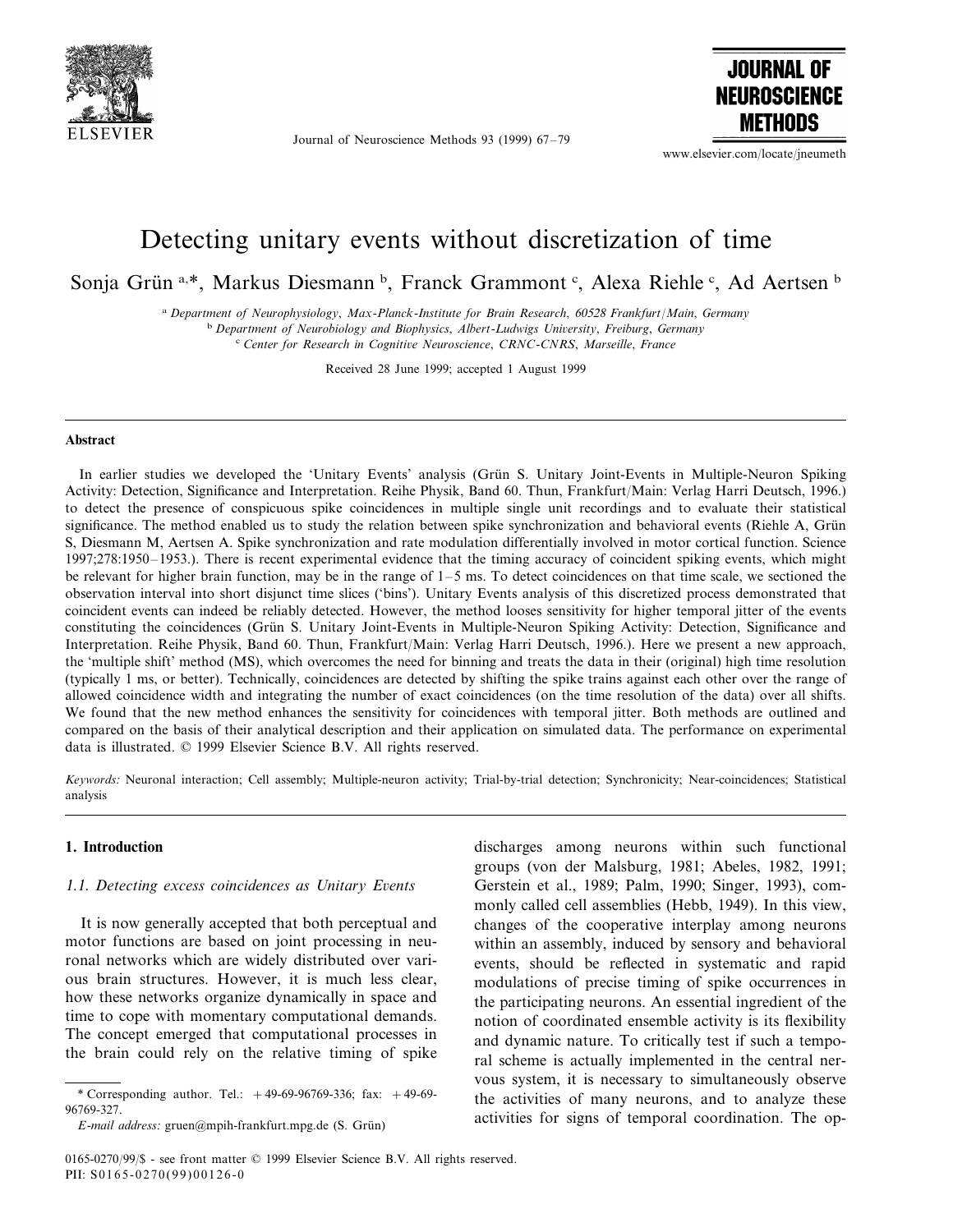portunity to decipher the functional cooperativity among neurons was entranced by the recent development of new technologies for recording multiple singleneuron activities in brain structures of behaving animals. Associated with this development, new computational tools were designed to analyze and interpret the large amount of information in such multichannel recordings.

In the conceptual framework of distributed networks, it is particularly intriguing to trace the temporal evolution of cooperative neuronal activity within such networks. For that purpose, the Joint-peri-stimulus-time histogram (JPSTH, Aertsen et al., 1989), Gravitational Clustering (Gerstein and Aertsen, 1985), and various flavours of Hidden Markov Models (HMM, Abeles et al., 1995; Gat et al., 1997) have been developed. However, although the dynamics of synchronicity can be observed as a function of time by averaging over trials, it has so far not been possible to analyze individual spike coincidences on a trial by trial basis. With this goal in mind, we recently developed the 'Unitary Events' analysis (Grün, 1996; Grün and Aertsen, 1999a,b) for detecting the presence of conspicuous spike coincidences in multiple single neuron recordings and evaluating their statistical significance. Basically, this technique allows one to determine those spike coincidences which violate the assumption of independence of the participating neurons and insofar are an expression of the activation of a functional cell assembly (Aertsen et al., 1991). The statistical null-hypothesis is formulated on the basis of the individual firing probabilities of the participating neurons. By means of this null-hypothesis, it is possible to calculate the number of expected coincidences. As a result of calculating the statistical significance of the difference between expected and measured coincidences, one obtains both the amount and the moment in time of the significant excess coincident spiking activities ('Unitary Events'; for technical details, see Appendix B). To account for the dynamics of synchronized activity as well as to deal with non-stationarities in the firing rate of the neurons, synchronicity is estimated on the basis of small time segments, by sliding a boxcar window in steps along the data. This technique allows one to describe a detailed relationship between spike synchronization, rate variations and behaviorally relevant events (Riehle et al., 1997). Effectively, UE-analysis is strongly related to evaluating the dynamics and significance of the diagonal trace of the JPSTH-matrix (Aertsen et al., 1989). Also the significance measure used (the modified surprise function) is very similar. UE-analysis deviates from JPSTH-analysis, however, in that it is not satisfied with detecting significant dynamic correlation per se, but makes a first step towards recovering the actual events that constitute this dynamic correlation.

The usual time resolution of the data aquisition in electrophysiological recordings is less then or equal to 1 ms. There is recent experimental evidence that the timing accuracy of spikes, which might be relevant for higher brain functions, can be as precise as  $1-5$  ms (Abeles et al., 1993; Riehle et al., 1997). To detect synchronous spikes on a particular time scale, we sectioned the observation interval into short disjunct time slices ('bins') (disjunct binning, DB). After such binning, binary processes were constructed from each spike train by assigning a '1' to time slices in which one or more spikes occurred ('clipping') and '0' to time slices in which no spike occurred. Although coincident spiking events can reliably be detected by using such discretized process, the method looses sensitivity for higher temporal jitter of the coincident events (Grün, 1996). This is mainly due to the non-linear effect of binning and clipping of the single spike trains, on the one hand, and the application of the same binning grid over multiple spike trains, on the other.

Here we present an alternative approach, the 'multiple shift' method (MS). This method overcomes the need for binning, and thereby treats the data in their (original) high time resolution. Technically, coincidences are detected by shifting the spike trains against each other over the range of allowed coincidence width and integrating the number of exact coincidences (on the time resolution of the data) over all shifts.

We first present the analytical descriptions for both methods (a list of symbols used is given in Appendix A). We then compare the two methods using surrogate data sets. Conceptually, we separate spike trains in 'background' spikes, i.e. uncorrelated spikes, and spikes being involved in coincidences. Thus, in our simulations we first generate independent spike trains with a given background rate, and then 'inject' coincident spikes of a given coincidence width (tolerance) into both trains. The firing rate levels are chosen in physiologically plausible ranges. Our analytical descriptions are constrained to low coincidence rate levels, such that interactions of injected coincidences are neglectable.

In a second step, we compare the two methods for their reliability to detect near-coincidences. It turns out, that MS is more sensitive to detect near-coincidences than DB. To illustrate the performance of our method, we apply MS to a particular experimental data set. Based on the result of this analysis, we set up a simple model for the composition of the coincident spiking activity. Using our analytical description, we estimated the parameters of our model from the experimental result and verified our assumptions by simulations.

For simplicity, we only discuss two parallel processes, but this work serves as a basis for an expansion to *M* parallel processes.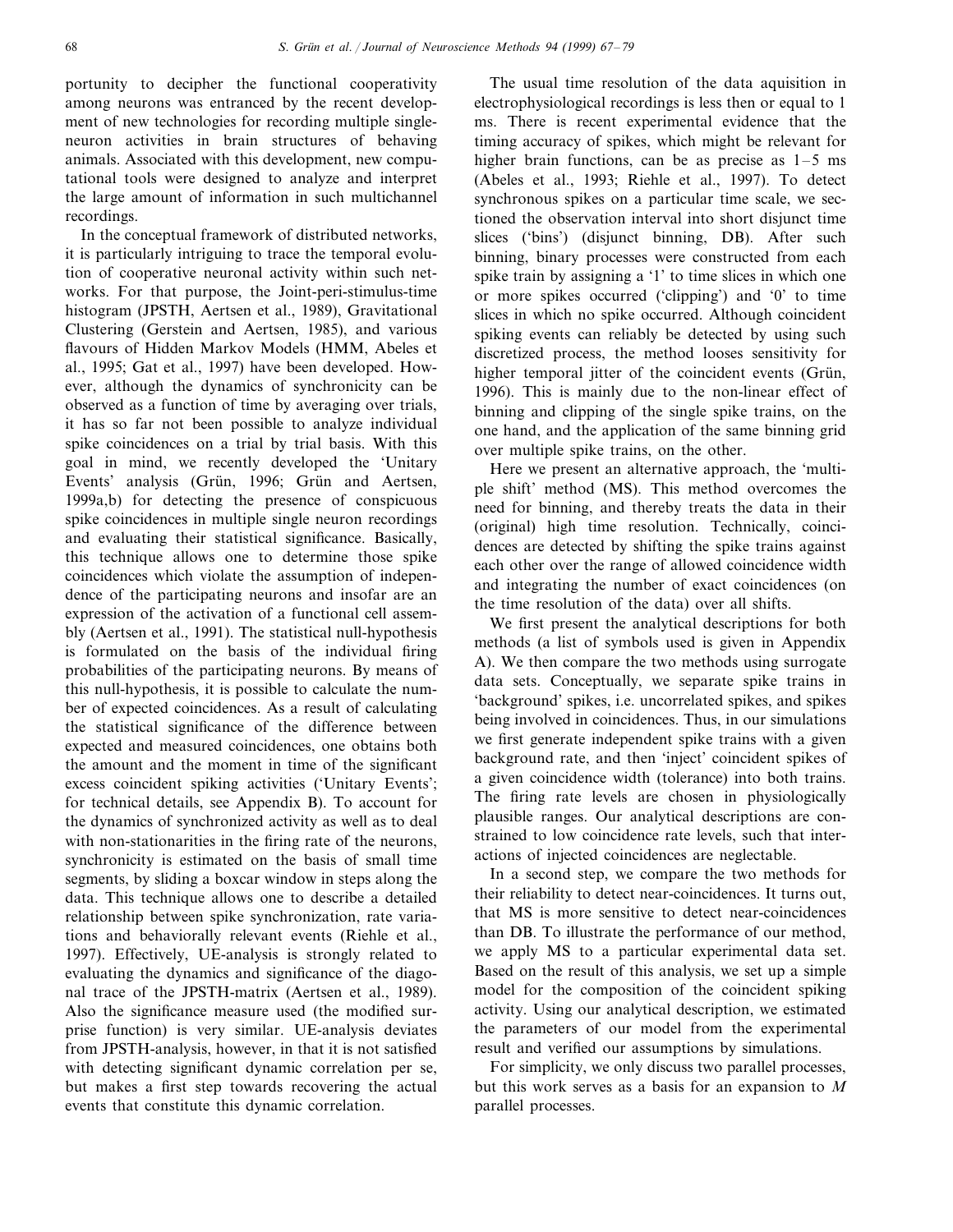#### **2. Simulation experiment**

In order to calibrate and test the analysis methods, we used simulated spike trains in which we could control the firing rates of the 'neurons' and the temporal precision of the spike coincidences (the coincidence width). Here, firing rates are composed of both background activity and coincident activity (see Fig. 1).

In a first step, spike trains of time duration *T* were generated independently as Poisson spike trains, simulating uncorrelated background activity. At each instant of time a random number *x* from the interval [0, 1] (equally distributed) was drawn and compared to the instantaneous firing probability  $p<sub>r</sub>$  given by the background rate  $\lambda_r$  ( $p_r = \lambda_r \cdot h$ , see e.g. Papoulis (1991)). If  $x \leq p_r$ , a spike ('1') was set, otherwise not ('0'). The resulting spike trains were then put together in parallel, as if they were recorded simultaneously.

Synchronized activity was generated as a single spike train, together with a 'noisy' replica of it (same duration *T* and time resolution *h* as for the background spike trains). The master train was generated again as a Poisson process, with coincidence rate  $\lambda_c (\ll \lambda_r)$ . The noisy replica was generated by jittering each spike independently and uniformly over a time window of  $\pm s$  time steps around its original position, thus simulating a coincidence width of *s*. The probability to be placed at any one of the  $2s+1$  possible positions is  $p_s = 1/(2s+1)$ . Thus, the coincidence width could be controlled by the variable *s*.

Finally, synchronized activity was injected into the spike trains representing the background activity by merging the two sets of spike trains. If by chance, a 'coincidence' spike coincided with background spike, it was discarded, thereby effectively clipping that particular bin content to 1. The probability per time step for such clipping is given by the product:  $p_r \cdot p_c$ .

The resulting total firing probability per spike train is given by the sum of the probabilities for background spikes and the coincident spikes, reduced by the probability for clipped spikes:

$$
p_{rc} = p_r + p_c - p_r \cdot p_c \tag{1}
$$

### **3. Disjunct binning (DB)**

#### 3.1. *Detection of near*-*coincidences*

To enable our analysis to detect coincident spike events in simultaneously recorded spike trains with a certain tolerance regarding coincidence precision, we generate a new process on a less restrictive time scale by sectioning the observation interval *T* into

$$
N(b) = \frac{T}{b \cdot h} \tag{2}
$$

disjunct time segments (bins) of width *b* (in units of the original time resolution *h*). In order to treat this process as a binary process (possible outcomes within a bin  $\epsilon$  {0}, 1}) data are clipped to 1 in the case of more than one spike within a bin.

Coincidences of these newly generated processes are detected on the new time scale  $b \cdot h$ . Simultaneous 1's in both spike trains are counted as a coincidence. The total count of all coincidences in all bins *N*(*b*) provides the number of measured coincidences *n*.

The expected number of coincidences  $(n)$  is calculated on the basis of the firing probabilities  $(p_1, p_2)$  of the individual (new) processes involved:

$$
\hat{n} = p_1 \cdot p_2 \cdot N(b) \tag{3}
$$

For evaluating the significance of the difference between the numbers of observed and expected coinci-

| background spikes<br>$\rightarrow h \leftarrow$ |  |  |  |
|-------------------------------------------------|--|--|--|
|                                                 |  |  |  |
|                                                 |  |  |  |
| synchronized spikes                             |  |  |  |
|                                                 |  |  |  |
|                                                 |  |  |  |
| -S<br>$+$ S<br>$2s+1$                           |  |  |  |
| combination of both processes                   |  |  |  |
|                                                 |  |  |  |
|                                                 |  |  |  |

Fig. 1. Simulation experiment. Spike trains are composed of two independent contributions: background and coincident activity. Independently generated spike trains, generated as Poisson spike trains with given stationary rate  $\lambda_r$ , constitute the uncorrelated background activity. Synchronized activity is generated separately as a Poisson spike train with coincidence rate  $\lambda_c$ , and a jittered replica of it, by 'jittering' each spike relative to the original position by  $\pm s$  time steps. The synchronized activity is then 'injected' into the background activity by adding the two activities time step by time step. If two spikes or more fall within a single time step, the contents is clipped to 1.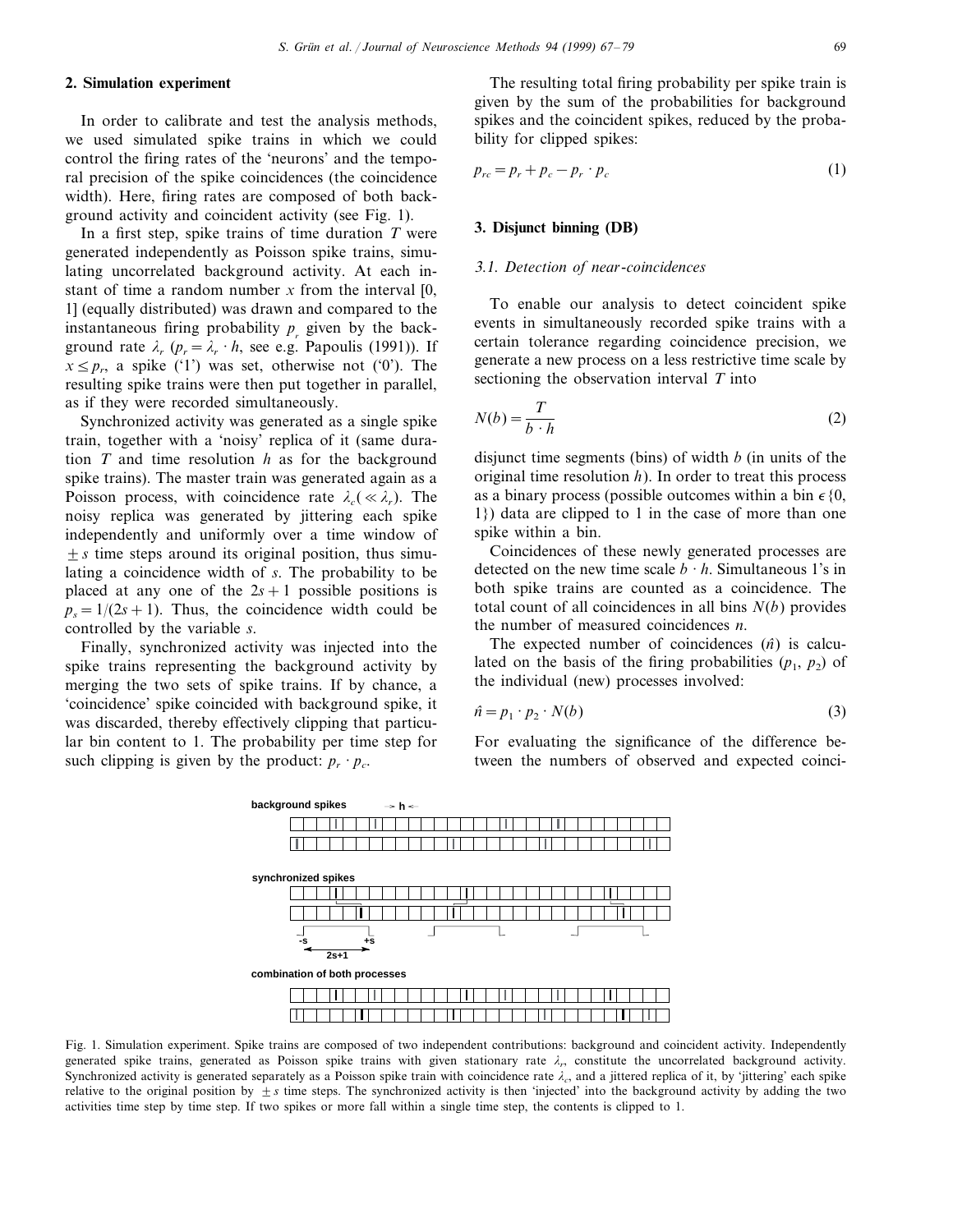

Fig. 2. Disjunct Binning. In order to detect near-coincidences of spike distances up to  $s = b - 1$ , the spike trains are sectioned in parallel into disjunct bins of width  $b = s + 1$  (in units of *h*). Bins that contain a spike are marked in grey. Note, that two spikes in the middle, although they are less then 5*h* apart, are split by a bin border and thus cannot be detected as a coincident event.



Fig. 3. Probability for splitting coincidences due to the binning procedure. The curves show the fission probability as a function of the binsize *b* (in units of the time resolution *h*) for a range of coincidence widths *s* of the injected coincidences. In black the fission probability calculated using Eq. (5), in grey using Eq. (4) for the series representation.

dences the joint-surprise may be used (Eq. (27) in Appendix B). The task now is to find analytical descriptions for *n* and  $\hat{n}$  in our model situation (Section 2).

#### 3.2. *Analytical description: observed coincidences*

The number of observed coincidences has two contributions: injected coincidences and coincidences obtained by chance due to the uncorrelated background activity. In a first step, the influence of the binning procedure on the injected coincidences will be examined.

#### 3.2.1. *Injected coincidences*: *splitting by binning*

The application of the fixed binning grid to near-coincident events with a coincidence width *s*, that were injected at random instances in time, leads to situations in which two near-coincident events may fall into neighboring bins. Such near-coincidences are split and cannot be detected anymore (see Fig. 2). The fraction of split coincidences can be determined as follows.

Consider a spike in the first train at an arbitrary position. The probability for that spike to be at distance *i* from the nearest left bin border is:  $P_i = N(b)$ /  $N=1/b$ . The probability for the second (near-coincident) spike to be at the left of that bin

border is:  $P_i^i = (s - i) \cdot 1/(2s + 1)$ . Thus, the total probability for near-coincident spikes to be separated by the left bin border is:

$$
P_l = \sum_{i=0}^{r} P_i \cdot P_l^i, \quad \text{with } r = \begin{cases} s-1 & \text{for} \quad b \ge s \\ b-1 & \text{for} \quad b < s \end{cases} \tag{4}
$$

By symmetry it follows that the total probability for near-coincident spikes to be splitted by a bin border equals  $F(s, b) = 2 \cdot P_l$ . The latter can be expressed in an arithmetic series representation, yielding an expression for the 'fission' probability as the result of binning:

$$
F(s, b) = \begin{cases} \frac{1}{2s+1} \cdot \frac{s}{b} \cdot (s+1) & \text{for } b \ge s\\ \frac{1}{2s+1} \cdot (2s-b+1) & \text{for } b < s \end{cases}
$$
(5)

The shape of  $F(s, b)$  as a function of *b* is shown in Fig. 3 for different choices of *s*. As expected, exact coincidences  $(s = 0)$  are not affected since they cannot be splitted. For increasing coincidence widths *s*, the probability for splitting coincidences increases. It is high for small bin sizes, and decreases for larger bin sizes, finally converging to 0 for the case of one bin covering the whole data piece (Fig. 3). As a result, the total number of coincidences after binning is reduced by a factor  $1-F(s, b)$ :

$$
n_c(s, b) = p_c \cdot (1 - F(s, b)) \cdot N(b)
$$
 (6)

Note, that for a coincidence width of  $s = 2$  and a binning grid of  $b = 2$ , for instance, the original coincidence probability is reduced by a factor 0.5. Thus, one fails to detect a considerable fraction of coincidences. For bin sizes smaller than the coincidence width *s* all coincidences with inter-spike distances larger or equal than the bin width are split. Only coincidences with a spike distance smaller than the bin width can be detected at all. For bin sizes larger than *s*, the near-coincidences are in principle detectable since they would fit into a single bin. However, for both cases it holds that some coincidences will be split due to their positioning relative to the binning grid.

### 3.2.2. '*Background*' *coincidences*

The second contribution to the observed number of coincidences are the coincidences occurring by chance due to uncorrelated background activity. In addition to the regular background activity  $(p_r)$ , those spikes have to be considered as background, that were originally part of a near-coincidence, but were split by the binning grid and now contribute to the background. This gives an additional contribution  $p_c \cdot F(s, b)$  to the background rate. However, some of these debris may have collided with regular background spikes and thus have been clipped by the injection procedure. This results in a reduction of the background probability by the amount  $p_r \cdot p_c \cdot F(s, b)$ . Thus, for the total background spike probability per time step we obtain: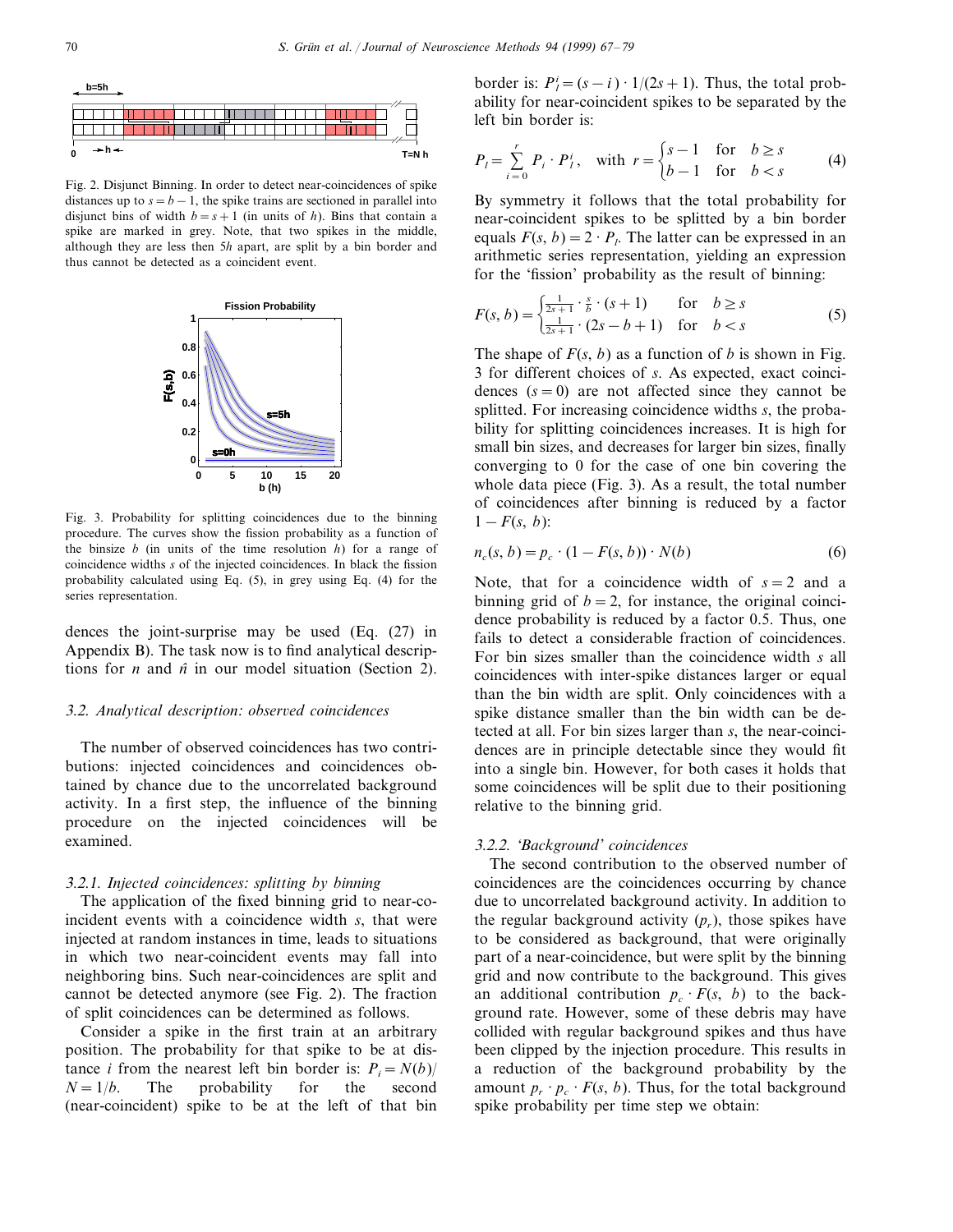$$
p'_r(s, b) = \underbrace{p_r}_{\text{background}} + \underbrace{p_c \cdot F(s, b)}_{\text{debris}} - \underbrace{p_r \cdot p_c \cdot F(s, b)}_{\text{collisions}} \tag{7}
$$

This yields (see Appendix C) for the spike probability after binning and clipping:

$$
p_r''(s, b) = 1 - (1 - p_r'(s, b))^b
$$
\n(8)

Assuming both neurons to have the same background rates, then the expected joint probability is obtained according to Eq. (3) by squaring:

$$
\widehat{P}_r = (p''_r(s, b))^2 \tag{9}
$$

The number of coincidences due to the background activity equals  $\hat{P}_r$  multiplied with the number of available bins. The latter are the number of bins *N*(*b*) reduced by the number of bins which are already 'occupied' by injected coincidences (i.e.  $n_c(s, b)$ ):

$$
n_r(s, b) = (p''_r(s, b))^2 \cdot \underbrace{(N(b) - n_c(s, b))}_{\text{bins available}} \tag{10}
$$

#### 3.2.3. Total number of observed coincidences

The total number of observed coincidences then corresponds to the sum of the injected coincidences and the background coincidences:

$$
n(s, b) = n_c(s, b) + n_r(s, b)
$$
\n(11)

For a comparison of simulations with the analytical description (Eq. (11)) see Fig. 4, solid lines. We note in



Fig. 4. Coincidence analysis using the disjunct binning method (theory and simulation). Two parallel spike trains were generated with background rates  $\lambda_r = 30$  sp/s, the rate of the injected coincidences was  $\lambda_c = 5$  coinc/s, for  $T = 10^6$  ms in time steps of  $h = 1$  ms. The scatter of coincident events was varied from  $s = \pm 0$  ms to  $s = \pm 5$ ms. Each simulation experiment was repeated 10 times, and analyzed for the number of observed coincidences by varying the analysis bin width from  $b=1$  ms up to  $b=11$  ms. Results from repeated trials are indicated by the mean and variance (error bars). The solid lines indicate the analytical results. The dotted line shows the analytical result for the predicted number of coincidences, assuming independence of the two spike trains.

passing that, as long as the spike rates and coincidence rate are stationary across the observation time window, i.e. spikes and coincident spikes are uniformly distributed across time (which they are in this case), the mean and variance shown in Fig. 4 are independent of shifts of the binning window. Once the spike rates and/or coincidence rate vary as a function of time, and the spike trains (and/or coincidence trains) show a corresponding time structure, this may affect the values of mean and variance. The reason is that in such case there may be an interaction of the time structure in the spike trains and the positioning of the binning grid, depending on the various time constants involved. If the time constants of modulation in the spike/coincidence trains and the resolution of the binning grid become too similar, one may even approach a situation as observed in Moire-patterns or in aliasing. Hence, such choice of binning grid, effectively amounting to an undersampling of the relevant dynamics, should be avoided in the analysis.

### 3.3. *Analytical description*: *expected number of coincidences*

The predictor for the number of expected coincidences is based on the assumption of independence of the spike trains. Thus, it is based on the marginal probabilities. These are, however, a composition of the background firing probability and the coincident firing probability, reduced by the probability for clipped spikes due to the injection procedure (see Eq. (1)). The resulting firing probability  $p_{rc}$  is then modified by the binning (and clipping) procedure, as shown in Appendix C, Eq. (28) (see for illustration Fig. 5A, case of  $p_c = 0$ :

$$
p_o = 1 - (1 - p_{rc})^b = 1 - (1 - (p_r + p_c - p_r \cdot p_c))^b \tag{12}
$$

The predictor for the expected number of coincidences corresponds to the product of the firing probabilities of the two trains, multiplied by the number of bins:

$$
\hat{n} = \underbrace{(p_o)^2}_{\hat{P}} \cdot N(b) \tag{13}
$$

For small bin sizes, this function is dominated by the parabolic behavior of the expected joint probability (Fig. 5B). However for larger bin sizes, the decreasing number of bins *N*(*b*) dominates (Fig. 5C), and reduces the number of expected coincidence counts considerably (Fig. 5D). Note, that this probability does not depend on the coincidence width in the data, it is a function of the bin size only. For comparison of simulations and the analytical description (Eq. 13) see Fig. 4, dotted line.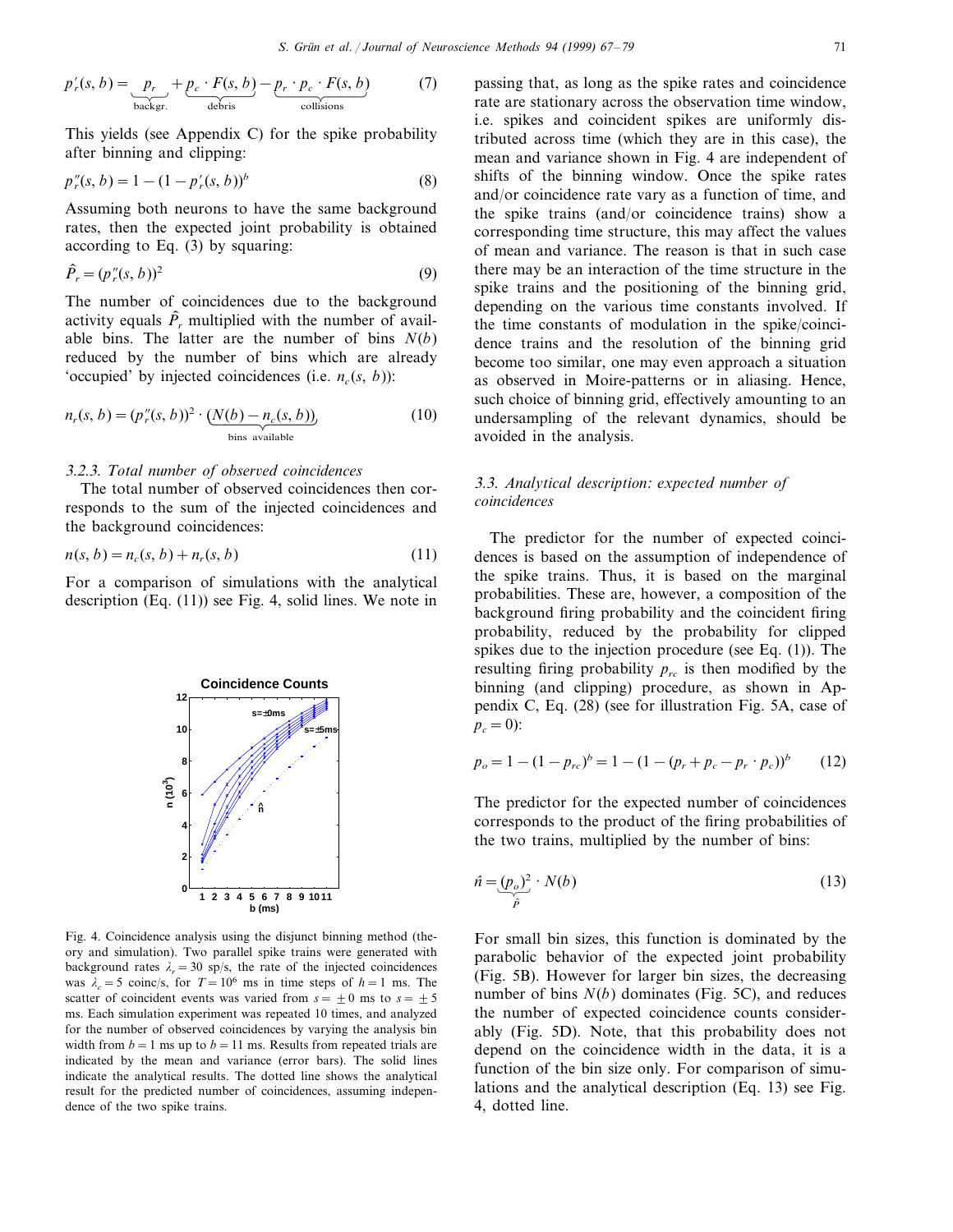

Fig. 5. Influence of disjunct binning on basic analysis parameters, here with  $p_c=0$ . A: Spike probability  $p_o$  per bin (Eq. 12) as a function of the analysis bin size  $b$ , original spike probabilities  $p_r$  (per time step *h*) varied from 0.005 to 0.05. B: Expected probability (see *P*. in Eq. 13) for coincidences as a function of bin size (original single spike probabilities as in A for both processes). C: Number of bins (Eq. 2) as a function of bin size; original time steps  $N = 1000$ . D: Number of expected coincidences (Eq. 13) as a function of bin size.



Fig. 6. Multiple Shifts. The second spike train is shifted against the first over up to  $\pm b'$  in steps of the time resolution *h* (here shown for  $b' = 4h$ ). For each shift, only exact coincidences (marked in grey) are counted. The sum over all shifts yields the total number of observed coincidences.

### **4. Multiple shifts (MS)**

### <sup>4</sup>.1. *Detection of near*-*coincidences*

In the alternative method of multiple shifts (cf. Fig.

6), the simultaneously recorded spike trains are analyzed for coincident events on their 'recording' time resolution *h*. Spikes that occur at the same time in the parallel spike trains are counted as coincident events. To account for near-coincidences, the second spike train is shifted against the first in steps of *h* up to  $\pm b'$ . For each shift, the 'exact' coincidences are counted, the sum over all shifts yields the observed coincidence count *n*.

For the predictor of the expected number of coincidences, the expected number of coincidences per shift of spike train 2 relative to spike train 1 is calculated and summed over all possible shifts  $-b' \le i \le b'$ :

$$
\hat{n} = \sum_{i=-b'}^{b'} p_1 \cdot p_2(i) \cdot \frac{T}{h} \tag{14}
$$

where  $p_2(i)$  indicates that spike train 2 is shifted relative to spike train 1 by *i* steps on the original time resolution *h*. Since spike train 2 itself is not modified by shifting, the firing probability is unaffected, thus  $p_2(i) = p_2$ . In addition, we assume that the jitter of the near-coincidences is equally distributed over the total coincidence width. Then, the sum in Eq. (14) can simply be replaced by a factor of  $2b' + 1$ , and Eq. (14) can be rewritten as:

$$
\hat{n} = p_1 \cdot p_2 \cdot \frac{T}{h} \cdot (2b' + 1) \tag{15}
$$

For the significance evaluation of the difference between the observed and expected counts the joint-surprise (see Appendix B, Eq. 27) may be used again.

### 4.2. Analytical description: observed coincidences

### <sup>4</sup>.2.1. *Injected coincidences*

All injected coincidences are detected, provided that the possible analysis shifts fully cover the scatter range  $\pm s$  of the coincidences. At each single shift, only a fraction (on average:  $1/(2s+1)$  of the injected coincidences is detected. Thus, per shift, the probability of detecting exact coincidences  $(p'_c)$  is given by this fraction of the total injection probability:  $p_c \cdot 1/(2s+1)$ . Thus, as long as the maximal analysis shift *b'* is smaller than the injected scatter width  $(b' < s)$ , not all injected coincidences are detected, but only the fraction  $(2b' +$  $1)/(2s+1)$ . For  $b' = s$ , the probability of detection is 1, for shifts larger than *s*, the probability is 0 (all coincidences are already detected for shifts up to  $b' = s$ ). As a result, the coincidence probability becomes

$$
p'_{c}(s,b') = \begin{cases} p_c \cdot \frac{2b'+1}{2s+1} & \text{for } b' < s \\ p_c & \text{for } b' \ge s \end{cases} \tag{16}
$$

and the total number of detected injected coincidences is given by: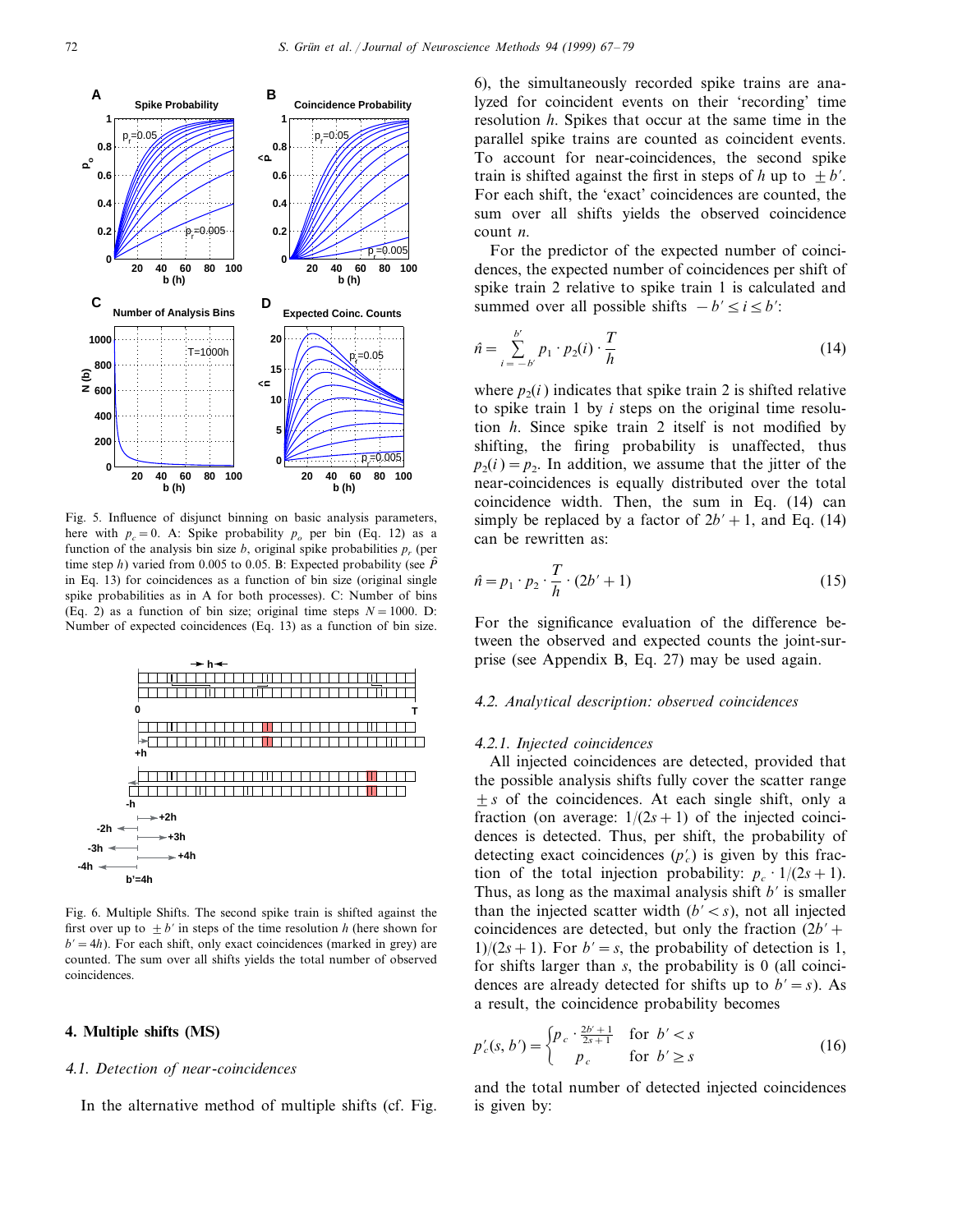$$
n_c(s, b') = p'_c(s, b') \cdot N \tag{17}
$$

with  $N = T/h$  the number of time steps of resolution *h*.

### <sup>4</sup>.2.2. '*Background*' *coincidences*

To obtain the background coincidences count, chance coincidences occurring at all possible time shifts (covering the analysis window  $[-b', b']$ ) have to be summed. The effective background spike probability is composed of the original background activity  $p<sub>r</sub>$  and possible 'debris' from not detected coincidences at a given analysis width (if  $b' < s$ ). The contribution of debris per shift is  $p_c \cdot (1 - 1/(2s+1))$ . For maximal analysis shifts  $b' > s$ , all spikes belonging to an injected coincidence are already counted as coincident spikes for shifts up to  $b' = s$ . Thus, for larger shifts, no debris are left as additional contributions to the background activity. In addition, a loss of background activity due to clipping by the injection procedure needs to be considered; this loss amounts to  $p_r \cdot p_c$ . As a result, the number of background coincidences is given by:

$$
n_r(s, b')
$$
  
= 
$$
\begin{cases} \sum_{i=1}^{2b'} \left\{ 1 - (p_r - p_r \cdot p_c + p_c \cdot (1 - \frac{1}{2s+1}))^2 \cdot N & \text{for } b' \le s \right\} \\ \sum_{i=1}^{2s+1} (p_r - p_r \cdot p_c + p_c \cdot (1 - \frac{1}{2s+1}))^2 \cdot N & \text{for } b' > s \\ + \sum_{i=1}^{(2b+1)-(2s+1)} (p_r - p_r \cdot p_c)^2 \cdot N \end{cases}
$$



Fig. 7. Coincidence analysis using the multiple shifts methods (theory and simulation). Two parallel spike trains were generated with background rates  $\lambda_r = 30$  sp/s and injected coincidence rate  $\lambda_c = 5$  coinc/s, for  $T = 10^6$  ms in time steps of  $h = 1$  ms. The scatter of the coincident events was varied from  $s = \pm 0$  ms to  $s = \pm 5$  ms. Each simulation experiment was repeated 10 times, and analyzed for the number of coincidences by varying the maximal shift for analysis from  $b' = \pm 0$ ms up to  $b' = \pm 10$  ms. Mean and variance from repeated simulation experiments are shown by dots and error bars. Analytical results are shown by the curves (solid lines for the observed number of coincidences; dotted line: expected number of coincidences, assuming the two spike trains are independent).

$$
= \begin{cases} (p_r - p_r \cdot p_c + p_c \cdot (1 - \frac{1}{2s+1}))^2 \cdot N \cdot (2b' + 1) & \text{for } b' \le s \\ (p_r - p_r \cdot p_c + p_c \cdot (1 - \frac{1}{2s+1}))^2 \cdot N \cdot (2b' + 1) & \text{for } b' > s \\ (p_r - p_r \cdot p_c)^2 \cdot N \cdot ((2b' + 1) - (2s + 1)) \end{cases}
$$
(18)

### 4.2.3. Total number of observed coincidences

The total number of observed coincidences is the sum of the detected injected and the chance coincidences:

$$
n(s, b') = n_c(s, b') + n_r(s, b')
$$
 (19)

For a comparison of simulations with the analytical description see Fig. 7, solid lines.

# <sup>4</sup>.3. *Analytical description*: *expected number of coincidences*

As for DB, the firing probability  $(p<sub>o</sub>)$  of a single spike train is the sum of the background activity  $(p<sub>r</sub>)$  and the injected coincidence activity  $(p<sub>c</sub>)$ , reduced by the loss of spikes due to the injection procedure:

$$
p_o = p_{rc} = p_r + p_c - p_r \cdot p_c \tag{20}
$$

The predictor for the expected coincidence count is the product of the individual probabilities, summed over all possible time shifts and multiplied by the number of time steps:

$$
\hat{n} = \sum_{i=1}^{2b'+1} (p_o)^2 \cdot N = (p_o)^2 \cdot (2b'+1) \cdot N \tag{21}
$$

The comparison of simulations with the analytical description for the expected number of coincidences is shown by the dotted line in Fig. 7.

Fig. 8 illustrates the behavior of the components that contribute to the expected number of coincidences. In contrast to the case of disjunct binning (see Fig. 5), the various components do not show a pronounced nonlinear behavior. The firing probabilities are constant for increasing analysis shift sizes (Fig. 8A), the coincidence probability behaves, as expected, slightly parabolic (Fig. 8B), but does not go into saturation as for DB. Finally, the number of time steps is constant for increasing analysis shift size (Fig. 8C). Hence, the expected number of coincidences increases (slightly parabolic) (Fig. 8D), and does not show a maximum as in the case of DB.

### **5. Discussion**

### 5.1. Comparison of methods: sensitivity for *near*-*coincidences*

The performance of the disjunct binning (DB) and the multiple shifts (MS) method is compared in relation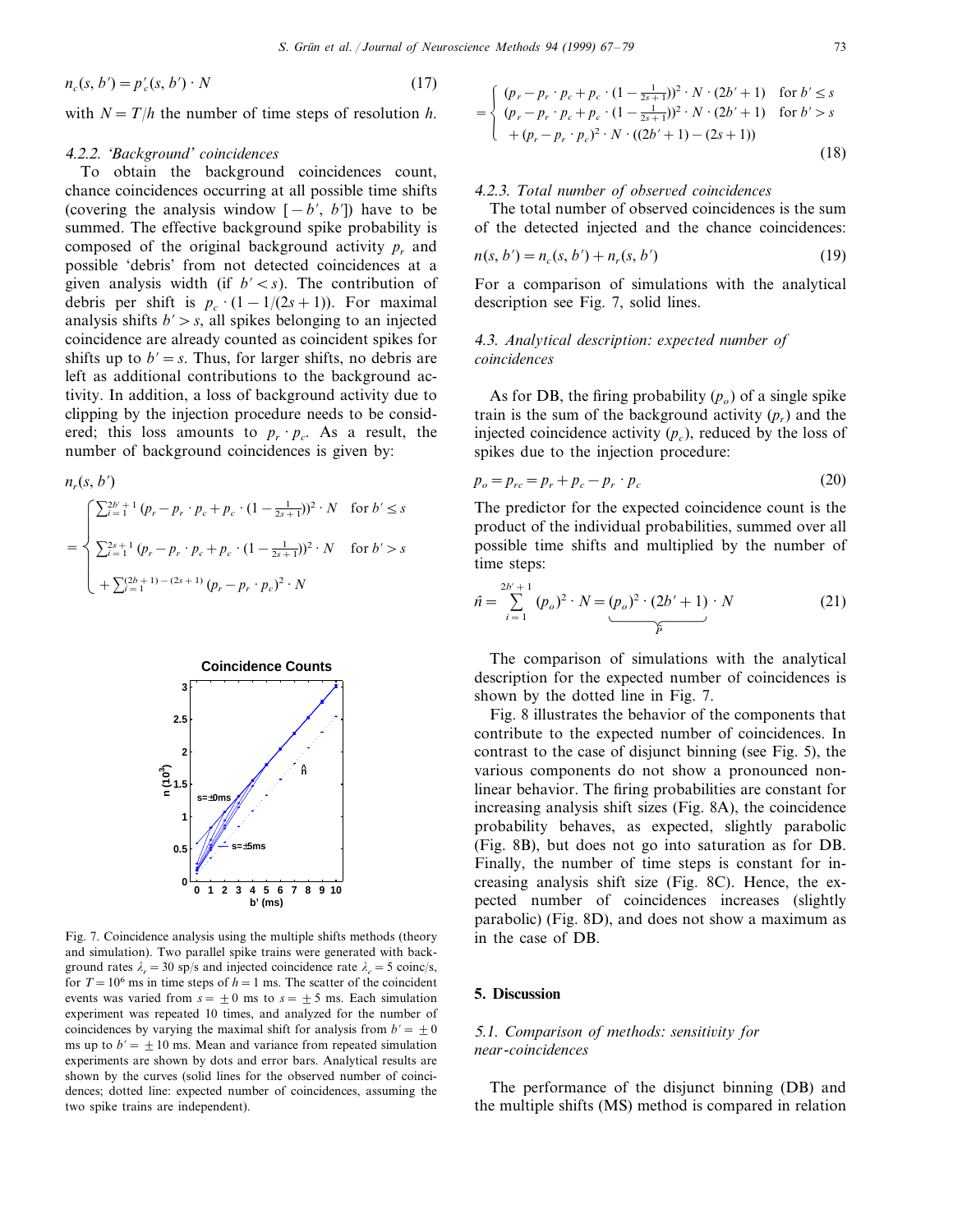

Fig. 8. Influence of multiple shifts on basic analysis parameters, assuming  $p_c = 0$ . A: Spike probability  $p_o$  per time step as a function of analysis shift size  $b'$ , original spike probabilities  $p_r$  varied from 0.005 to 0.05. B: Expected probability for coincidences  $(P \text{ in Eq. 21})$  as a function of  $b'$  (original spike probabilities as in A for both processes). C: Number of time steps as a function of  $b'$ ; original time steps  $N = 1000$ . D: Number of expected coincidences (Eq. 21) as a function of  $b'$ . These results should be compared to Fig. 5 (disjunct binning).

to their ability to detect excess coincidences with respect to various coincidence widths of injected synchronous activity. The joint-surprise *S* is used as a measure for evaluating the sensitivity for excess coincidences. It compares the observed number of coincidences with the expected number of coincidences, based on the assumption of independent processes. Thus, the two methods are discussed in respect to these two components (*n* and  $n<sup>2</sup>$ ), the difference between the observed and expected numbers of coincidences, and the resulting joint-surprise. Such a comparison using the same data parameters, i.e. background rate  $\lambda_r$  and coincidence rate  $\lambda_c$ , is shown in Fig. 9 for DB (A) and MS (B). The analyses using the analytical descriptions for DB and MS are illustrated for increasing analysis widths (bin size *b* for DB, maximal shift *b'* for MS). The corresponding analysis widths for DB and MS are  $b' = b + 1$ , since for a maximal coincidence spike distance *s*, the disjunct binning covers the distance within a bin of size  $b = s +$ 1. In the case for multiple shifts the distance *s* is covered by shifts up to  $b' = s$ .

Let us first consider the behavior of the joint-surprise *S* as a function of the analysis width. If coincidences were injected without any scatter  $(s = 0)$ , both analysis methods show a very similar behavior: the joint-surprise decreases non-linearly from its maximum at *b*−  $1=0$  for DB, and at  $b' = 0$  for MS respectively. This decrease is due to the property of the joint-surprise, that evaluates the significance of excess coincidences in relation to the expected level. Thus, even for a constant level of excessive coincidences, *S* gets smaller with increasing  $b'$ , because the expected level increases (see as an example Fig. 9B for  $s = \pm 0$ ).

For coincidence widths  $s > 0$ , the *S*-functions for DB and MS differ. For small analysis widths  $(b-1 < s,$  $b' < s$ , respectively), the joint-surprise functions start for both, DB and MS, at low values smaller than the curve for  $s=0$ , and they reach their maximum at  $s = b - 1$  and  $s = b'$ , respectively. However, the jointsurprise curves are in general lower for DB, and do not converge to the same joint-surprise curve as they do in the case of MS. Consequently, its maxima are lower, and fall below the significance level of  $\alpha = 0.01$  (line at  $S = 2$  in Fig. 9, bottom graphs). As a consequence, the significance threshold is reached only for small values of the analysis bin width, i.e. at smaller analysis bin widths as compared to MS. For example, excess coincidences of a given coincidence width, e.g.  $s = 4$  as in Fig. 10, are only detected as significant events by MS, but not with DB.

The reason for these differences are best visualized by the differences of the observed and the expected number of coincidences (Fig. 9, third row from top). For  $b-1 < s$  (or  $b' < s$ ) only a fraction of the injected coincidences are detected in both methods, although for different reasons: in case of DB, since coincidences are split and therefore cannot be detected, in case of MS, only a fraction of the coincidences are covered by the time shift. However, from  $b' = s$  on, all coincidences are detected in case of MS. In the example, the difference *n*−*n*̂ reaches a constant value at 93.3986, a value slightly smaller than the number of injected coincidences (here: 100). This is a result of a negative difference between the (accumulated) background coincidences (up to the maximal shift) (Eq. 18) and the predicted number of coincidences (Eq. 21). In contrast, in case of DB the differences between the observed and the expected number of coincidences are in general lower than for MS. They even decrease for large bin sizes, which is a result of binning followed by clipping and the strong reduction of the number of bins (see Fig. 4C,D).

Summarizing, the splitting of coincidences by disjunct binning at small bin sizes, combined with the strong non-linear effect of binning followed by clipping for larger bin sizes leads to a considerably lower sensitivity for excess coincident events as compared to the MS. Thus, multiple shifts are better suited for the detection of near-coincidences for any coincidence width.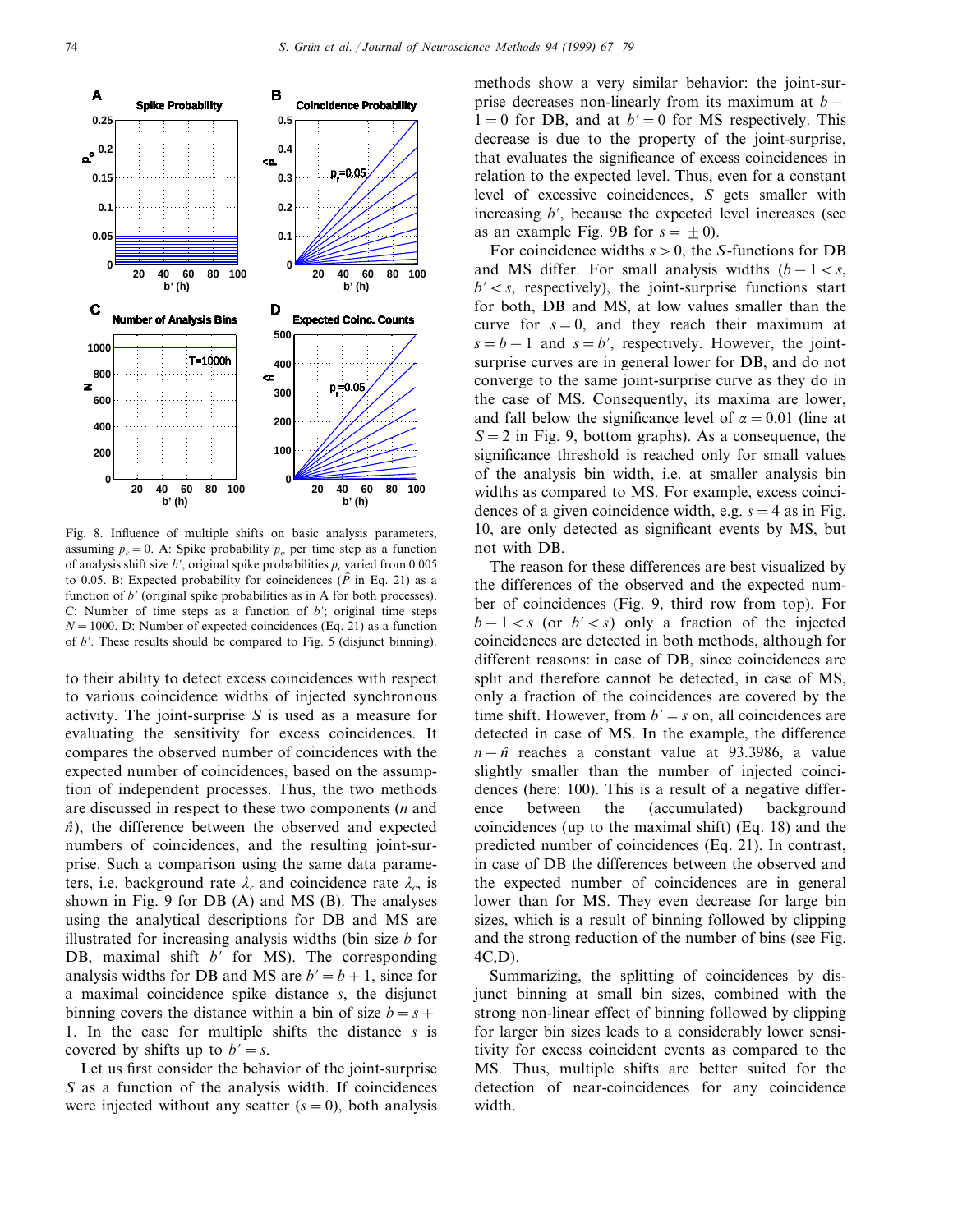

Fig. 9. Comparison of the performance of disjunct binning (A) and multiple shifts (B) using analytical descriptions. For various coincidence widths  $(s = \pm 0 \ldots \pm 5$  ms) the observed coincidence counts (top row), the expected coincidence counts (second row), the differences of the two (third row) and the joint-surprise (bottom row) are calculated for increasing analysis widths (in A: for bin sizes *b* from 1 to 11, in B: for maximal shifts  $b'$  from 0 to 10). For better comparison, in A and B the abscissae are represented such that they correspond to the same maximal spike distances of a coincidence, that is covered by the analysis widths, i.e.  $b = b' + 1$ . Parameters were  $\lambda_r = 30$  sp/s,  $\lambda_c = 1$  coinc/s,  $T = 10^5$  ms,  $h = 1$  ms. The maxima of the joint-surprise curves are marked by filled circles, if the values are above the significance level of  $\alpha = 0.01$ , i.e.  $S = 2$ ; if they are below they are marked by empty circles. The maxima of *S* for  $s = \pm 0$  (not shown) are at  $b - 1 = 0$ ,  $S = 16.76$  in A and at  $b' = 0$ ,  $S = 16.73$  in B.

#### <sup>5</sup>.2. *The temporal precision of neuronal processes*

In order to detect the temporal precision in an example set of real neuronal data, we will now use the multiple shifts method. In a first step, experimental data are analyzed for the significance of coincident spike events (by using the joint-surprise) for various analyses shift widths  $b'$ . In a second step, the coincidence firing probability  $p_c$  of the experimental data is calculated from the model, introduced in Section 2 for comparison of the two analysis methods. In a third step, experimental results are compared to simulated data, in order to test the validity of our model assumptions.

Neuronal data were taken from a pair of simultaneously recorded neurons (time resolution:  $h = 1$  ms) from the primary motor cortex of a behaving monkey involved in a visuo-manual pointing task (see Bastian et al. (1998) and Grammont and Riehle (1999) for experimental details). A first stimulus instructed the monkey about the required movement direction, a second stimulus after a delay of 1000 ms called for its performance. From repetitive trials (here: 33) of the same behavioral condition, a time segment of 800 ms during which the rates of the neurons were stationary, was cut beginning 100 ms after the first stimulus and analyzed for coincident spike events.

The results of the MS analyses of the experimental data using various shift widths  $b'$  are shown in Fig. 11 (solid lines). The number of observed coincidences (Fig. 11A) and the number of expected coincidences (Fig. 11B) increase approximately linear with  $b'$ . The jointsurprise function, however, shows a clear peak at  $b' = 6$ ms. In the left column of Fig. 11, the experimental results are compared to control surrogate data (shown in grey), in which no coincidences were injected. The



Fig. 10. Detectability of near-coincidences: comparison of disjunct binning (left) and multiple shifts (right). The analysis width  $b_* - 1$ ,  $b'_{*}$  at the maximum of the joint-surprise *S*, as extracted from Fig. 9, is plotted against the injected scatter width  $\pm s$ . Its linear relation for both analysis types (DB and MS) shows that the analysis width at the maximum of the joint-surprise indeed indicates the underlying coincidence width *s* of the data. However, in case of DB, for larger analysis bin sizes (here:  $b<sub>*</sub> - 1 > 2$ ) coincidences are not detected as significant anymore (empty circles), in contrast MS does (filled circles).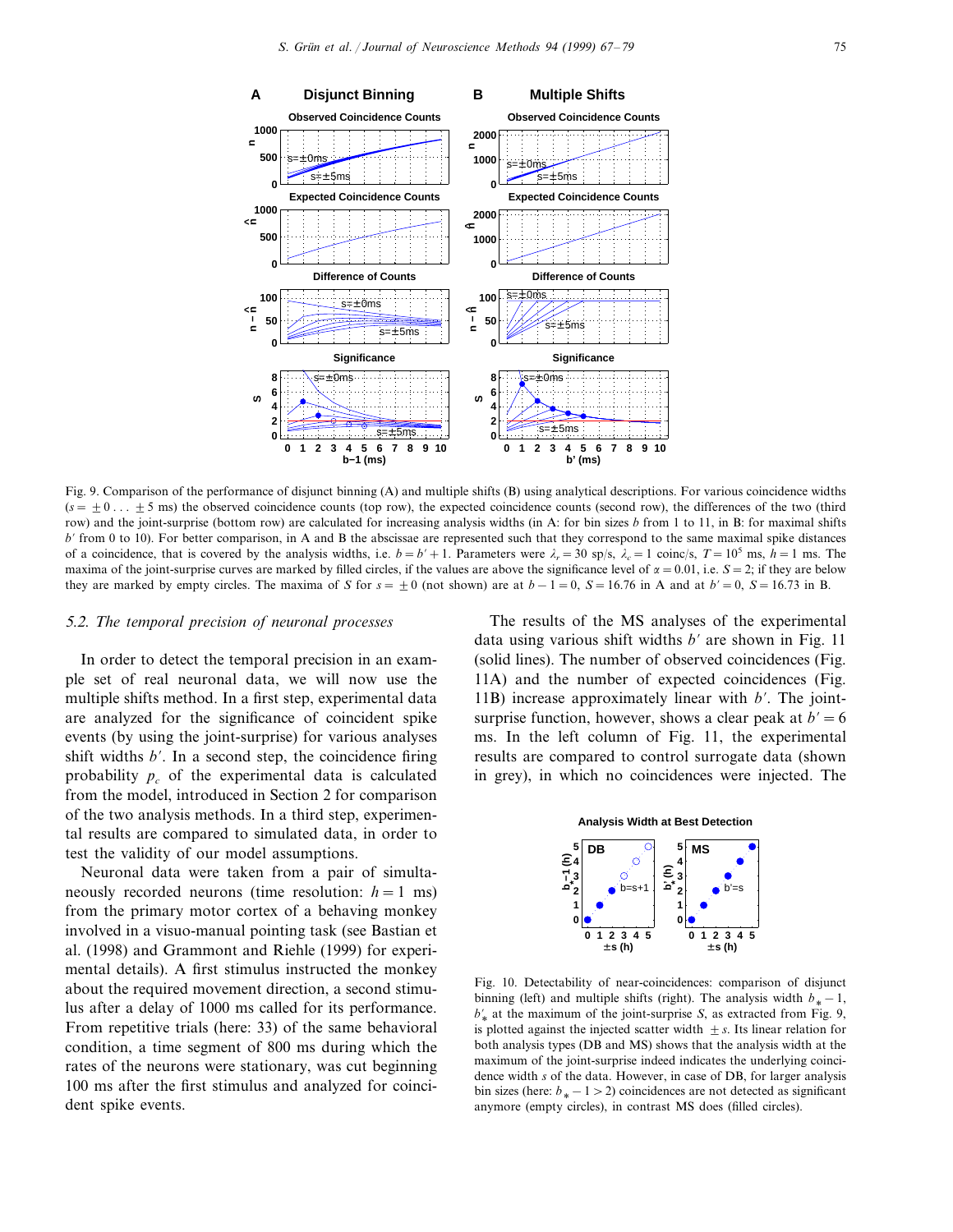

Fig. 11. Temporal precision of neuronal spike trains and its comparison with simulated processes. In both columns, the analysis results for increasing shift width *b'* of two simultaneously recorded neurons are shown and compared to simulated data. Top row: observed number of coincidences *n*, middle row: expected number of coincidences *nˆ*, bottom row: joint-surprise *S*. In the left column, for control purposes the simulation experiment is performed without injected coincidences, firing probabilities correspond to the measured marginals of the neurons  $(p_1 = 0.0321, p_2 = 0.0359)$ . On the right, coincidences were injected with a coincidence width of  $s = 6$  ms, corresponding to analysis shift width *b* at the maximum of the joint-surprise. The coincidence and background probabilities were calculated based on the model shown in Fig. 1  $(p_c = 0.0029, p_r^1 = 0.0291$  and  $p_r^2 = 0.0329$ ). Results from simulations are shown as grey bands. The width of the light grey band represents 95%, the dark grey band 70% of 30 repetitions of the simulation experiments. Each simulation had the same duration in time as the experimental data (33 trials of 800 ms) with a time resolution of  $h=1$  ms. In panel C the light grey band (representing 95% of the simulation experiments) is well below the threshold for significance of 1%, demonstrating the low probability of the significance measure to generate 'false alarms'.

rates for the simulations were set to correspond to the marginal firing rates of the neuronal data. Simulation results of 30 repetitions (each consisting of 33 trials) are shown as grey bands. To visualize the density of the resulting distribution, the range of 95% is shown in light grey, the range of 70% in dark grey. The experimental results clearly deviate from the simulation results, indicating that neuronal spike trains do not correspond to the assumption of independence. The light grey band in Fig. 11C (representing 95% of the simulation experiments) is well below a conservative threshold for significance of 1%, demonstrating the low probability of the significance measure to generate 'false alarms' (i.e. high specificity).

As discussed above, according to our model the maximum of *S* in the experimental data indicates the coincidence width of the underlying data as  $s = b'_{*}$ , i.e. here 6 ms. Next, surrogate data with injected coincidences were compared to the experimental results. According to our results shown in Fig. 9, we extracted the coincidence width for the simulation at the maximum of the joint-surprise, i.e.  $s = 6$  ms. The firing probabilities of the neurons, measured as the marginal probabilities, were assumed to be a measure for the sum of coincident and background activity. Thus, for different rates of the two neurons *i* we obtain

$$
p_i = p_c + p'_r, \quad \text{for } i = 1, 2 \tag{22}
$$

From the observed number of coincidences at  $s = 6$  ms, the coincidence probability  $p_c$  can be calculated by expressing Eq.  $(19)$  using Eq.  $(17)$  and Eq.  $(18)$  as follows. The number of coincident spikes is given by Eq. (17) as  $n_c(s, s) = p_c \cdot (2s+1)/(2s+1) \cdot N$ . Chance coincidences are derived using Eq. (18) (but here for  $p_r^1 \neq p_r^2$ ). Thus, we restate Eq. (19) as:

$$
n(s, s)
$$
  
=  $p_c \cdot \frac{2s+1}{2s+1} \cdot N + \left(p_r^1 - p_r^1 \cdot p_c + p_c \cdot \left(1 - \frac{1}{2s+1}\right)\right)$   

$$
\cdot \left(p_r^2 - p_r^2 \cdot p_c + p_c \cdot \left(1 - \frac{1}{2s+1}\right)\right) \cdot N \cdot (2s+1)
$$
 (23)

By rearranging Eq. (23) and replacing  $p_i^i$  by use of Eq. (22) we obtain a function of 4th order in  $p_c$ . Neglecting terms of 3rd and 4th order, we get as an expression for  $p_c$  the positive root: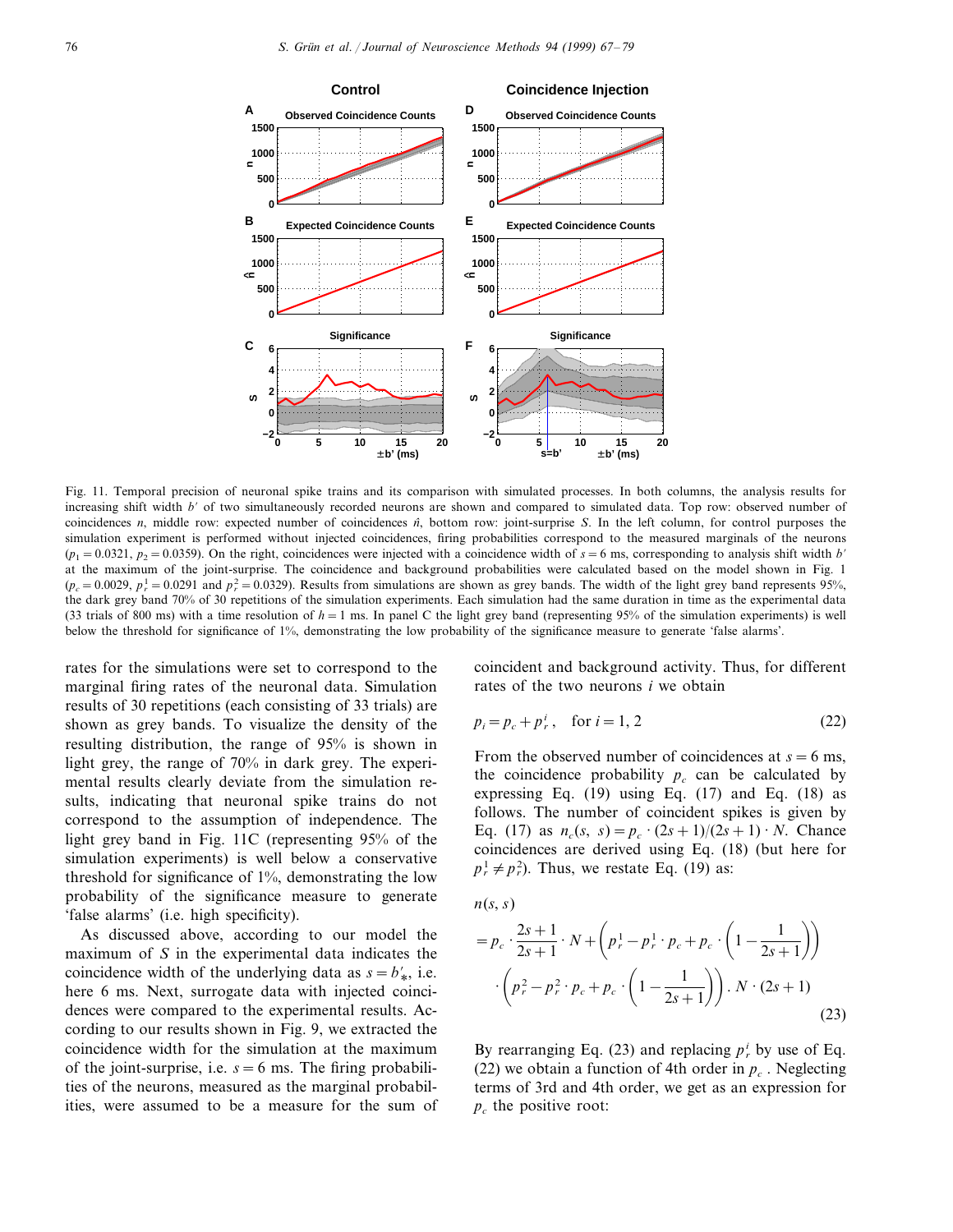$$
p_c = -\frac{B}{2A} + \sqrt{\left(\frac{B}{2A}\right)^2 - \frac{C}{A}}
$$
 (24)

with

$$
A = 1 + 2 \cdot (p_1 + p_2) + p_1 \cdot p_2
$$
  
 
$$
- \left(1 - \frac{1}{2s + 1}\right) \cdot (p_1 + p_2 + 2) + \left(1 - \frac{1}{2s + 1}\right)^2
$$
  
\n
$$
B = \frac{1}{2s + 1} - p_1 - p_2 - 2 \cdot p_1 \cdot p_2
$$
  
\n
$$
+ \left(1 - \frac{1}{2s + 1}\right) \cdot (p_1 + p_2)
$$
  
\n
$$
C = p_1 \cdot p_2 - \frac{n}{(2s + 1) \cdot N}
$$
 (25)

Using the measured marginal probabilites  $p_1$  and  $p_2$ , we obtain estimates for the coincidence probability  $p_c =$ 0.0029 and the background firing probabilities  $p_r^1 =$ 0.0291 and  $p_r^2 = 0.0329$  (per time step *h*).

Fig. 11D–F illustrates the comparison of experimental and simulated data using the above derived parameters. The experimentally derived joint-surprise function shows basically the same curve as obtained from the surrogate data. The experimental curve lies within the range of 70% (about  $1\sigma$ ) of the simulated data (dark grey band in Fig. 11F), indicating that our model predictions are consistent with the experimental data.

Because the multiple shifts method recovers more of the coincidences actually hidden in the data than disjunct binning does, it necessarily increases the sensitivity of the UE-method. Even though Fig. 11F is not primarily concerned with sensitivity — rather, it compares physiological data with surrogate data generated by a specific model — relevant conclusions regarding the sensitivity can be drawn from it. Note, that not all cases with injected coincidences are detected as UEs: there is a certain percentage of false negatives. To visualize this more clearly, we indicated the distribution of the surrogate data by different grey levels (light grey indicating the 95% range, dark grey the 70% range). This visualization of the distribution once more underlines the importance of choosing an adequate time resolution for the analysis: when adopting a conservative threshold of 0.01, about 15% of the simulations with injected coincidences are not detected as UEs at an optimal analysis resolution, for non-optimal time resolution the amount of false negatives may even be considerably higher. Compared to the specificity of the method (cf. Fig. 11C), the sensitivity (Fig. 11F) is distinctly lower at a threshold level of 0.01. Obviously, on the basis of model simulations as in Fig. 11C and F, a more optimal choice of threshold level can be tuned that simultaneously optimizes sensitivity and specificity (Grün, 1996; Grün and Aertsen, 1999a).

# **6. Conclusions**

We examined two alternative methods, the disjunct binning and the multiple shifts, to detect excessive coincidences and their coincidence width. The performance of these methods was tested using surrogate data sets. In the case of disjunct binning, the number of detected coincidences is reduced considerably (for small bin sizes) by splitting coincidences due to the application of the binning grid. This effect decreases with increasing bin size. Binning followed by clipping leads to an increase of occupied bins. This reduces the number of observed coincidences as well as the amount of expected coincidences, and yields a non-linear increase of both counts for increasing bin sizes. For analysis bin sizes larger than the injected coincidence width  $(b-1>s)$ , the difference of the observed and the expected number of coincidences decreases non-linearly with increasing bin size, and thus leads to a reduced sensitivity for excess coincident events. These two effects are antagonistic and lead to a maximum of the significance at  $b-1=s$ .

In contrast, in the case of the multiple shifts, the number of expected coincidences increases linearly with increasing analysis bin width. For analysis bin widths smaller than the injected scatter  $(b' < s)$ , a fraction of the coincidences cannot be detected. However, if the maximal analysis shift equals the coincidence width  $(b' = s)$ all injected coincidences are detected. For larger shifts  $(b' > s)$  also chance coincidences (due to background activity) reach a considerable count. At  $b' = s$  the difference of actual and expected coincidences reaches its maximum, leading to a maximum of the joint-surprise function. From there on  $(b' > s)$  the difference remains constant, since both measures increase further (linearly) by the same amount of background coincidences. This leads to a decrease of the significance (note significance curve for  $+s=0$ , for  $b' \geq s$  all curves are identical).

Both methods allow to detect the temporal scatter of near-coincident spike events in neuronal data. They detect near-coincidences best at analysis widths just covering the width of the injected scatter (i.e. disjunct binning at  $b = s + 1$ , multiple shifts at  $b' = s$ ). Both methods are comparable for  $b' = b + 1$ . However, for higher temporal scatter only the multiple shifts method is suited to detect excess coincidences reliably as significant events. Thus, the multiple shifts is a tool to detect the precision of coincident activity in neuronal processes, and, in addition, may be used to derive the underlying coincidence rate.

#### **Acknowledgements**

We thank Stefan Rotter for stimulating discussions and Wolf Singer for constructive comments. Funding was received from the German-Israel Foundation for Research and Development (GIF: MD, AA), the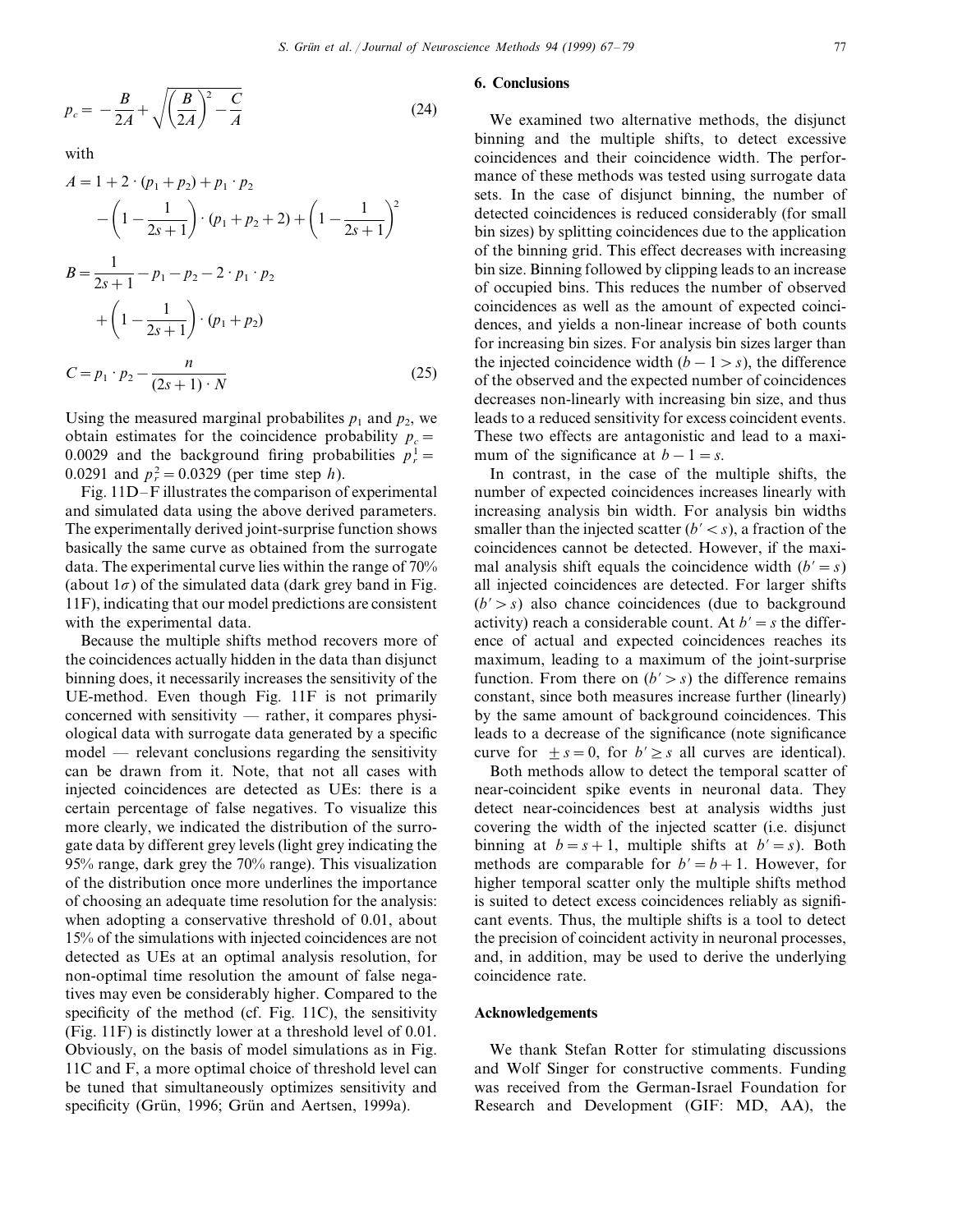Deutsche Forschungsgemeinschaft (DFG: MD, AA), the French 'MENRT' (FG), 'Mobilité Internationale' (FG) and 'Aires culturelles' programs (FG).

# **Appendix A. List of symbols used**

| $\scriptstyle T$          | temporal duration of the observation in-                                           |
|---------------------------|------------------------------------------------------------------------------------|
|                           | terval, $[T]$ = unit of time                                                       |
| h                         | original time resolution, $[h]$ = unit of time                                     |
| N                         | total number of bins                                                               |
| b                         | size of a bin in the disjunct binning                                              |
| $b^{\prime}$              | method in units of h, $[b] = 1$                                                    |
|                           | largest absolute time shift in the multiple                                        |
|                           | shift method in units of h, $[b'] = 1$<br>largest absolute time difference between |
| S                         | spikes in an injected coincidence in units                                         |
|                           | of h, $[s] = 1$                                                                    |
| $\lambda_r$ , $\lambda_c$ | background, coincidence rate, $[\lambda_r] =$                                      |
|                           | $[\lambda_c] = 1/\text{unit of time}$                                              |
| $p_s$                     | probability for the 2nd coincidence spike                                          |
|                           | to be placed at any of the positions                                               |
|                           | within the scatter range                                                           |
| $p_r$ , $p_r^j$           | probability of finding a bin occupied,                                             |
|                           | contributions of background, rate for                                              |
|                           | neuron $j$                                                                         |
| $p_c$                     | probability of finding a bin occupied,                                             |
|                           | contributions of coincidence rate                                                  |
| $p'_c$                    | probability for finding a coincidence in                                           |
|                           | MS                                                                                 |
| $p_{rc}$                  | probability of finding a bin occupied for                                          |
|                           | the combined processes (background and                                             |
|                           | injected)                                                                          |
| $p_o$                     | analysis method dependent marginal                                                 |
| $\hat{P}$                 | probability for the combined processes                                             |
|                           | expected joint probability<br>marginal firing probability of neuron $j$            |
| $p_j$<br>$n, n_r, n_c$    | number of coincidences, contributions of                                           |
|                           | background and injected coincidences                                               |
| ñ                         | expected number of coincidences                                                    |
| F                         | fission probability for near-coincidences                                          |
|                           | in the disjunct binning method                                                     |
| $p'_r$                    | probability of finding a bin (on the origi-                                        |
|                           | nal time scale) occupied by a back                                                 |
|                           | ground spike, corrected for debris and                                             |
|                           | collision for DB                                                                   |
| $p''_r$                   | probability of finding a bin occupied by                                           |
|                           | a background spike after binning and                                               |
|                           | clipping (corrected for debris and colli-                                          |
|                           | sion) for DB                                                                       |
| S                         | joint surprise function                                                            |
| $b_*, b'_*$               | analysis width at which the joint-surprise                                         |
|                           | is maximal                                                                         |
| P                         | cumulative probability of observing the                                            |
|                           | measured number of coincidences or even                                            |
|                           | a larger one                                                                       |
|                           |                                                                                    |

| significance level<br>α |  |
|-------------------------|--|
|-------------------------|--|

 $p<sub>b</sub>$  probability for finding a bin occupied after binning and clipping

# Appendix B. The 'Unitary Events' method (Grün, 1996)

Action potentials (spikes) elicited by *M* simultaneously recorded neurons are transformed, using an appropriate binning, to *M*-dimensional joint-activity vectors consisting of ones (spike) and zeros (no spike). The composition of these vectors represents the various constellations of coincident spiking activity across the *M* neurons (measured coincidences). Under the null-hypothesis that the *M* neurons fire independently, the expected number of occurrences of any joint spike constellation is calculated as the product of the individual firing probabilities. The measured number of coincidences (*n*) is then compared with the expected number of coincidences  $(\hat{n})$ .

The statistical significance for a positive difference between the numbers of measured and expected coincidences is calculated from a Poisson distribution (with the mean being set to the expected coincidence number) as the cumulative probability *P* of observing the measured number of coincidences (or an even larger one) by chance.

$$
P(n|\hat{n}) = \sum_{r=n}^{\infty} \frac{\hat{n}^r}{r!} \cdot e^{-\hat{n}}
$$
 (26)

The larger the number of excess coincidences, i.e. more coincidences are measured than expected by chance, the closer *P* approaches 0. Similarly, the larger the number of lacking coincidences, i.e. less coincidences are measured than expected by chance, the closer its complement 1−*P* approaches 0, while *P* approaches 1. In order to enhance visual resolution at the relevant low probability values of *P* or  $1 - P$ , we calculate a logarithmic function, the 'joint-surprise' (*S*), of the two:

$$
S(P) = \log_{10} \frac{1 - P}{P}
$$
 (27)

It is derived from the 'surprise' measure (Palm, 1981; Palm et al., 1988; Aertsen et al., 1989) and is comparable to measuring significance on a dB-scale. For excessive coincidences, this function is dominated by *P*, for lacking coincidences by  $1 - P$ . One obtains positive values for excessive coincidences, negative values for lacking coincidences, and zero at chance level  $(P = 0.5)$ . Whenever the significance value of an excess number of measured coincidences exceeds a fixed threshold  $\alpha$  (here:  $\alpha = 0.01$ , corresponding to a joint-surprise value of 2), this defines an epoch containing significantly more coincidences than expected by chance. These instances of excessive coincident spiking are referred to as epochs with 'Unitary Events' (UEs).

The dependence of the sensitivity/specificity of the UE method on the firing rates and the coincidences contained